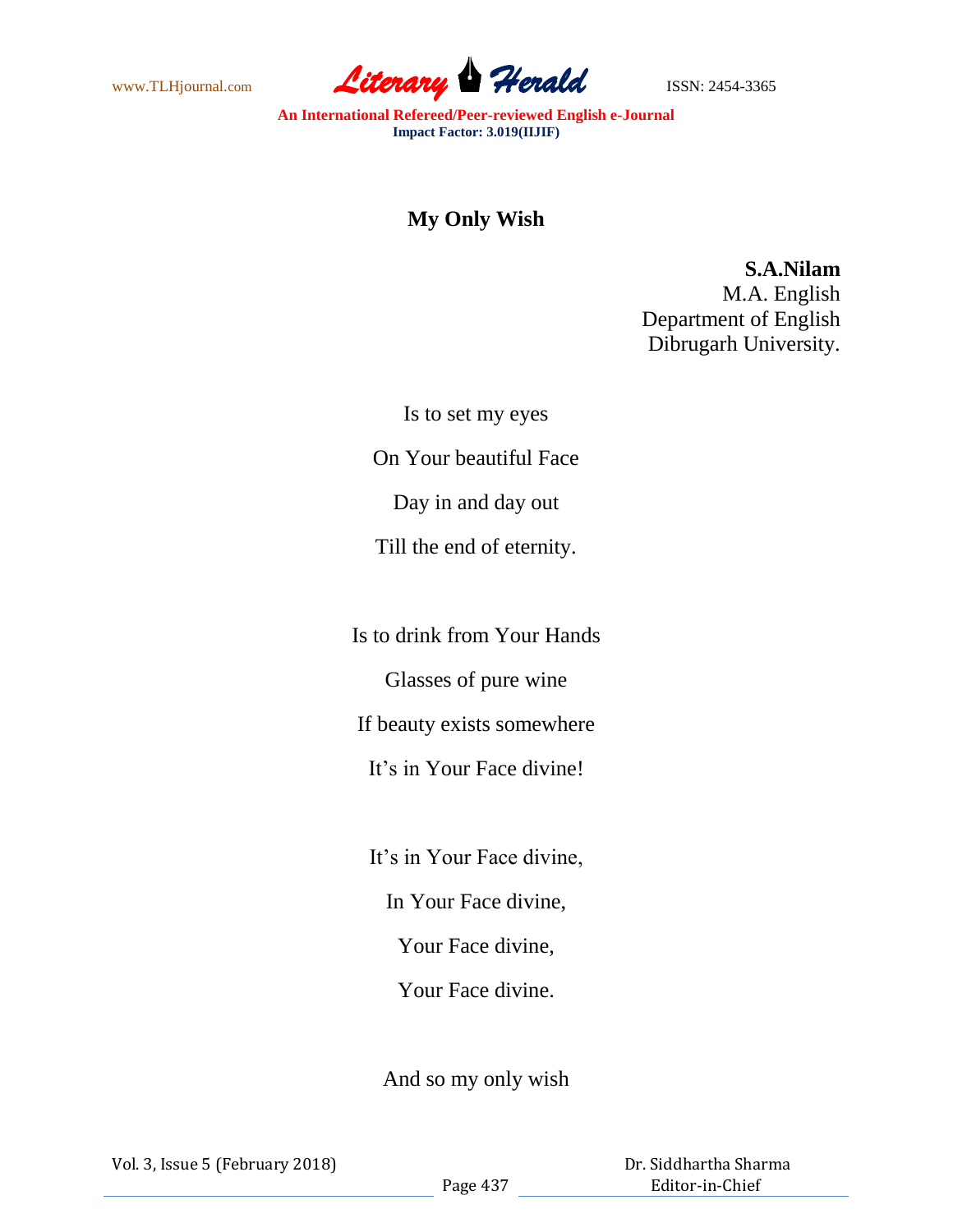

**An International Refereed/Peer-reviewed English e-Journal Impact Factor: 3.019(IIJIF)**

Is to have Your Light,

Is to have Your Smile,

Is to gain Your pleasure,

O! That priceless treasure….

## **And When….**

And when….

Your Light shone into my heart;

And when….

In one transcendent moment

You turned a whole world around;

And when….

You brought the living out of the dead;

And when….

A calmness sublime descended upon my heart;

And when….

Your Perfection dazzled through the darknesses;

And when….

Vol. 3, Issue 5 (February 2018)

 Dr. Siddhartha Sharma Editor-in-Chief